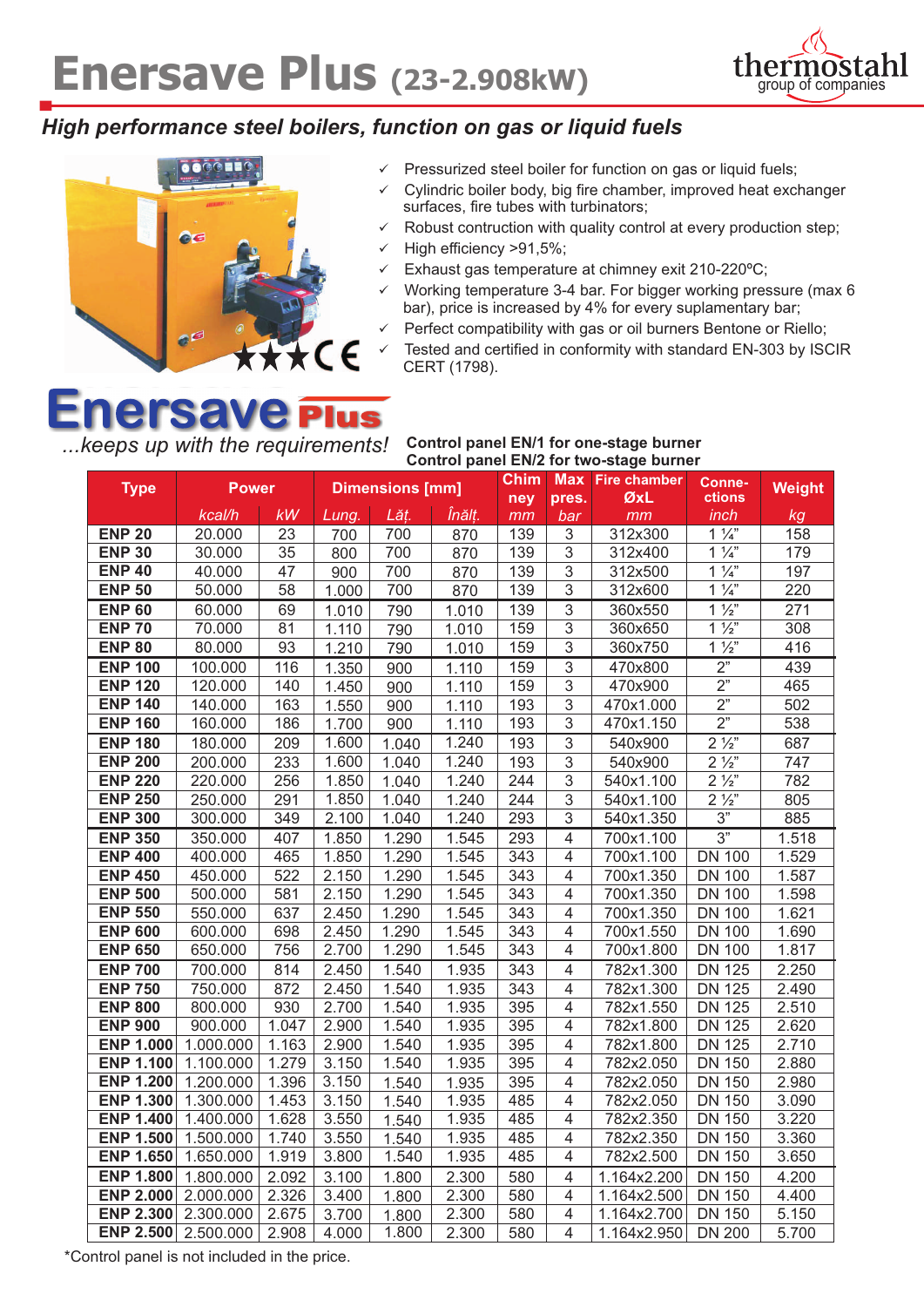

## *Steel boiler Enersave modular, for assembly within the boiler room*



#### *...suitable for function with gas or liquid fuels*

Steel boilers Enersave Modular-X are designed for spaces with reduced access, where it is not possible delivery of a normal boiler.

The boiler is delivered unassemblied, for easy manipulation.

These boilers have the same function characteristics, working temperature and maximum pressure like the Enersave series.

The boiler assembly and welding must be performed by specialized personnel, after which a hydraulic pressure test and leakage control is obligatory.

All boiler compontents are included in the price, insulation and metal covers.

**Price does not include assembly, welding and test operations.**





|               | <b>Power</b> |     | <b>Dimensions</b> |       |       |       |     |     |       |                |     |     |                 |
|---------------|--------------|-----|-------------------|-------|-------|-------|-----|-----|-------|----------------|-----|-----|-----------------|
| <b>Type</b>   |              |     | A                 | B     | C     | D     | E   | F   | L     | $T1-T2$        | T3  | Т4  | T5              |
|               | kcal/h       | kW  | mm                | mm    | mm    | mm    | mm  | mm  | mm    | inch           | mm  | mm  | inch            |
| <b>MX 100</b> | 100.000      | 116 | 790               | 1.015 | 685   | 860   | 495 | 635 | 1.350 | 1"             | 159 | 132 | $\frac{1}{2}$   |
| <b>MX 120</b> | 120,000      | 140 | 790               | 1.015 | 685   | 960   | 495 | 635 | 1.450 | 2"             | 159 | 132 | $\frac{1}{2}$   |
| <b>MX 140</b> | 140.000      | 163 | 900               | 1.110 | 795   | 965   | 540 | 655 | 1.550 | 2"             | 193 | 151 | $\frac{3}{4}$ " |
| <b>MX 160</b> | 160,000      | 186 | 900               | 1.110 | 795   | 1.065 | 540 | 655 | 1.700 | 2"             | 193 | 151 | $1\frac{3}{4}$  |
| <b>MX 180</b> | 180.000      | 209 | 900               | 1.110 | 795   | 1.165 | 540 | 655 | 1.600 | $2\frac{1}{2}$ | 193 | 151 | $\frac{3}{4}$   |
| <b>MX 200</b> | 200,000      | 233 | 900               | 1.110 | 795   | 1.315 | 540 | 655 | 1.600 | $2\frac{1}{2}$ | 193 | 151 | $\frac{3}{4}$   |
| <b>MX 220</b> | 220,000      | 256 | 1.040             | 1.240 | 950   | 1.060 | 640 | 790 | 1.850 | $2\frac{1}{2}$ | 244 | 185 | $\frac{3}{4}$ " |
| <b>MX 250</b> | 250,000      | 291 | 1.040             | 1.240 | 950   | 1.310 | 640 | 790 | 1.850 | $2\frac{1}{2}$ | 244 | 185 | $1\frac{3}{4}$  |
| <b>MX 300</b> | 300,000      | 349 | 1.040             | 1.240 | 950   | 1.560 | 640 | 790 | 2.100 | 3"             | 293 | 185 | $\frac{3}{4}$   |
| <b>MX 350</b> | 350.000      | 407 | 1.040             | 1.240 | 950   | 1.560 | 640 | 790 | 1.850 | 3"             | 293 | 185 | $\frac{3}{4}$   |
| <b>MX400</b>  | 400,000      | 522 | 1.290             | .545  | 1.170 | 1.340 | 750 | 980 | 1.850 | <b>DN100</b>   | 343 | 260 | $\frac{3}{4}$ " |
| <b>MX 450</b> | 450,000      | 523 | 1.290             | .545  | 1.170 | 1.340 | 750 | 980 | 2.150 | <b>DN100</b>   | 343 | 260 | $1\frac{3}{4}$  |
| <b>MX 500</b> | 500,000      | 581 | 1.290             | 1.545 | 1.170 | 1.590 | 750 | 980 | 2.150 | <b>DN100</b>   | 343 | 260 | $1\frac{3}{4}$  |
| <b>MX 550</b> | 550,000      | 637 | 1.290             | 1.545 | 1.170 | 1.840 | 750 | 980 | 2.450 | <b>DN100</b>   | 343 | 260 | $\frac{3}{4}$ " |
| <b>MX 600</b> | 600,000      | 698 | 1.290             | .545  | 1.170 | 2.090 | 750 | 980 | 2.700 | <b>DN125</b>   | 343 | 260 | $\frac{3}{4}$   |
| <b>MX 650</b> | 650,000      | 756 | .290              | .545  | 1.170 | 2.090 | 750 | 980 | 2.700 | <b>DN125</b>   | 343 | 260 | $\frac{3}{4}$   |

\*Bigger boilers on demand.